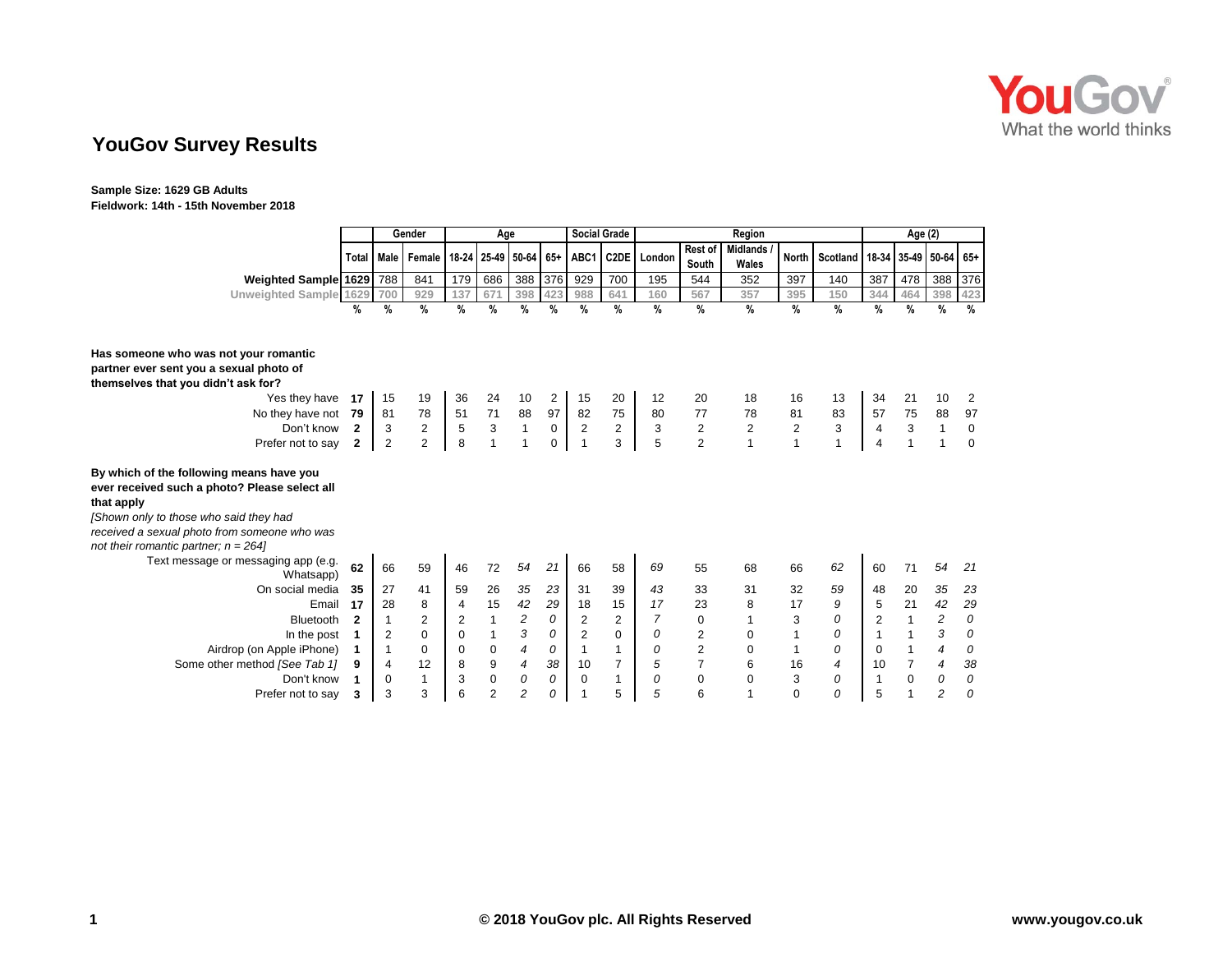

# **YouGov Survey Results**

**Sample Size: 1629 GB Adults Fieldwork: 14th - 15th November 2018**

|                                                                                                                                                   |                | <b>Age and Gender</b> |        |                |                |               |                |               |        |  |  |
|---------------------------------------------------------------------------------------------------------------------------------------------------|----------------|-----------------------|--------|----------------|----------------|---------------|----------------|---------------|--------|--|--|
|                                                                                                                                                   |                | Male                  | Female | <b>Male</b>    | Female         | Male          | Female         | Male          | Female |  |  |
|                                                                                                                                                   | Total          | 18-34                 | 18-34  | 35-49          | 35-49          | 50-64         | 50-64          | $65+$         | $65+$  |  |  |
| <b>Weighted Sample 1629</b>                                                                                                                       |                | 167                   | 220    | 261            | 217            | 189           | 199            | 171           | 205    |  |  |
| Unweighted Sample 1629                                                                                                                            |                | 97                    | 247    | 216            | 248            | 186           | 212            | 201           | 222    |  |  |
|                                                                                                                                                   | %              | $\frac{0}{0}$         | $\%$   | $\frac{0}{0}$  | $\frac{9}{6}$  | $\frac{0}{0}$ | $\frac{0}{0}$  | $\frac{9}{6}$ | $\%$   |  |  |
|                                                                                                                                                   |                |                       |        |                |                |               |                |               |        |  |  |
| Has someone who was not your romantic                                                                                                             |                |                       |        |                |                |               |                |               |        |  |  |
| partner ever sent you a sexual photo of                                                                                                           |                |                       |        |                |                |               |                |               |        |  |  |
| themselves that you didn't ask for?                                                                                                               |                |                       |        |                |                |               |                |               |        |  |  |
| Yes they have                                                                                                                                     | 17             | 26                    | 40     | 20             | 21             | 11            | 10             | 1             | 3      |  |  |
| No they have not                                                                                                                                  | 79             | 64                    | 52     | 74             | 77             | 89            | 87             | 98            | 97     |  |  |
| Don't know                                                                                                                                        | $\mathbf{2}$   | 4                     | 5      | 5              | 1              | 0             | $\overline{2}$ | 1             | 0      |  |  |
| Prefer not to say                                                                                                                                 | $\mathbf{2}$   | 6                     | 3      | 1              | 1              | 0             | 1              | $\mathbf 0$   | 1      |  |  |
| By which of the following means have you<br>ever received such a photo? Please select all<br>that apply<br>[Shown only to those who said they had |                |                       |        |                |                |               |                |               |        |  |  |
| received a sexual photo from someone who was                                                                                                      |                |                       |        |                |                |               |                |               |        |  |  |
| not their romantic partner; $n = 264$                                                                                                             |                |                       |        |                |                |               |                |               |        |  |  |
| Text message or messaging app (e.g.<br>Whatsapp)                                                                                                  | 62             | 63                    | 58     | 71             | 72             | 63            | 44             | 35            | 15     |  |  |
| On social media                                                                                                                                   | 35             | 46                    | 48     | 14             | 26             | 23            | 47             | 0             | 32     |  |  |
| Email                                                                                                                                             | 17             | 6                     | 4      | 33             | 8              | 58            | 26             | 65            | 15     |  |  |
| <b>Bluetooth</b>                                                                                                                                  | $\overline{2}$ | 0                     | 3      | $\overline{c}$ | $\mathbf 0$    | 4             | 0              | 0             | 0      |  |  |
| In the post                                                                                                                                       | 1              | 0                     | 1      | $\overline{c}$ | $\Omega$       | 5             | 0              | 0             | 0      |  |  |
| Airdrop (on Apple iPhone)                                                                                                                         | 1              | 0                     | 0      | 0              | $\overline{2}$ | 8             | 0              | 0             | 0      |  |  |
| Some other method [See Tab 1]                                                                                                                     | 9              | 8                     | 10     | 3              | 11             | 0             | 9              | 0             | 53     |  |  |
| Don't know                                                                                                                                        | 1              | 0                     | 2      | 0              | $\mathbf 0$    | 0             | 0              | 0             | 0      |  |  |
| Prefer not to say                                                                                                                                 | 3              | 6                     | 4      | 0              | 3              | 4             | 0              | 0             | 0      |  |  |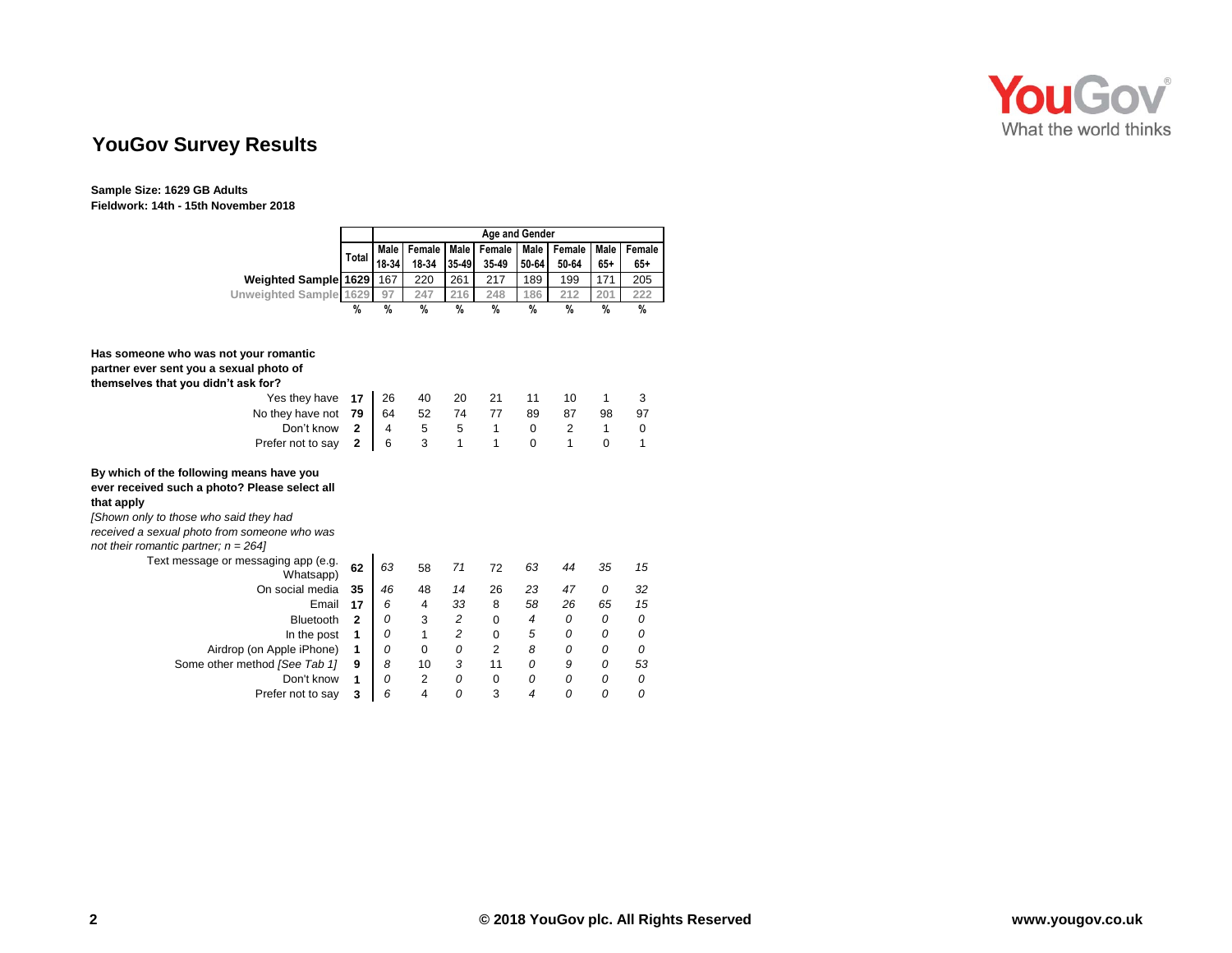

### **Sample Size: 1629 GB Adults Fieldwork: 14th - 15th November 2018**

|                                                                                                                                                                                                                                    |                         |                | Gender                | Age                   |              |          |          | <b>Social Grade</b><br>Region |          |                          |                  |                     | Age (2)     |                                                |          |                |             |           |
|------------------------------------------------------------------------------------------------------------------------------------------------------------------------------------------------------------------------------------|-------------------------|----------------|-----------------------|-----------------------|--------------|----------|----------|-------------------------------|----------|--------------------------|------------------|---------------------|-------------|------------------------------------------------|----------|----------------|-------------|-----------|
|                                                                                                                                                                                                                                    |                         |                | Total   Male   Female | 18-24 25-49 50-64 65+ |              |          |          | ABC1                          |          | C <sub>2</sub> DE London | Rest of<br>South | Midlands /<br>Wales |             | North   Scotland   18-34   35-49   50-64   65+ |          |                |             |           |
| Weighted Sample 1629 788                                                                                                                                                                                                           |                         |                | 841                   | 179 I                 | 686          | 388 376  |          | 929                           | 700      | 195                      | 544              | 352                 | 397         | 140                                            | 387      |                | 478 388 376 |           |
| Unweighted Sample 1629 700                                                                                                                                                                                                         |                         |                | 929                   | 137                   | 671          | 398      | 423      | 988                           | 641      | 160                      | 567              | 357                 | 395         | 150                                            | 344      | 464            | 398 423     |           |
|                                                                                                                                                                                                                                    | %                       | %              | %                     | %                     | %            | %        | %        | %                             | %        | %                        | %                | %                   | %           | %                                              | %        | %              | %           | %         |
| And have you received such a picture in the<br>last 6 months?<br>[Shown only to those who said they had<br>received a sexual photo from someone who was<br>not their romantic partner; $n = 264$<br>Yes I have<br>No I have not 71 | 26                      | -37<br>60      | 18<br>79              | 27<br>65              | 26<br>72     | 27<br>73 | 18<br>82 | 21<br>78                      | 32<br>64 | 40<br>47                 | 26<br>72         | 22<br>76            | 22<br>76    | 41<br>59                                       | 28<br>68 | 24<br>73       | 27<br>73    | 18<br>-82 |
| Don't know                                                                                                                                                                                                                         | $\overline{\mathbf{2}}$ | $\overline{2}$ | 2                     | 5                     | $\mathbf{1}$ | 0        | 0        |                               | 3        | 14                       | $\mathbf{1}$     | $\overline{2}$      | $\mathbf 0$ | 0                                              | 3        | $\overline{2}$ | 0           | 0         |
| Prefer not to say                                                                                                                                                                                                                  |                         | -1             |                       | $\overline{2}$        | $\mathbf 0$  | 0        | 0        |                               |          | 0                        | $\mathbf 1$      | 0                   | 2           | 0                                              |          |                | 0           | 0         |

*\*Any percentages calculated on bases fewer than 50 respondents do not represent a wide enough cross-section of the target population to be considered statistically reliable. These figures will be italicised.*